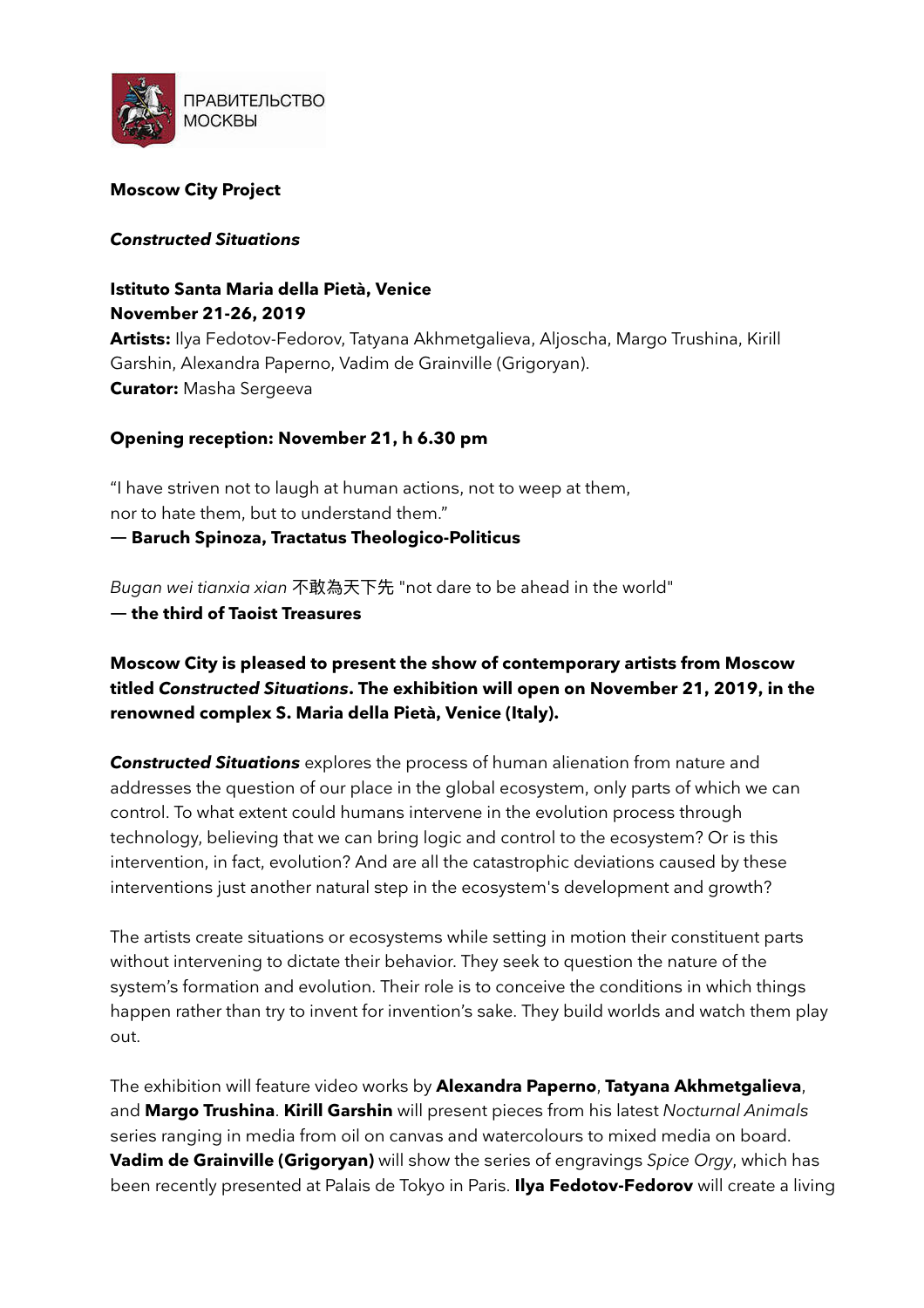sculpture while **Aljoscha** will work on a large-scale site-specific installation using mixed media and acrylic glass.

According to the philosophers Theodor Adorno and Max Horkheimer "the source of today's disaster is a pattern of blind domination, domination in a triple sense: the domination of nature by human beings, the domination of nature within human beings, and, in both of these forms of domination, the domination of some human beings by others... In societ where culture pursues so-called progress at all costs anything "different," that which is "other," whether human or nonhuman, is negated, exploited or exterminated. The basis for this approach is our fear of the unknown. Means are getting ever more devious, and exploitation – ever less straightforward. However, domination persists, enabled by the growing desire to consume in order to put down anxiety and fear for the unknown" (Theodor Adorno and Max Horkheimer, *Dialectic of Enlightenment*, 1947).

The show is presented by the **Cit of Moscow** and will run **from November 21 to 26, 2019** to coincide with the closing week of the 58th International Art Exhibition - La Biennale di Venezia. The exhibition has been organized by Concord and Spirit and Spirit, in partnership with Lightbox and Ca' Foscari University of Venice.

**On November 20, 2019, at 4 pm**, as part of the exhibition, artist **Vadim de Grainville (Grigoryan)** will give a public talk titled *Life, Progress, Infinit and the Demise of the first*  **Human Race and its Economical model of Survival** in Ca' Foscari University of Venice at Aula Mario Baratto.

In his keynote speech, Vadim de Grainville (Grigoryan) will explore the notion of human development and the idea of progress through an unconventional mix of references spanning from philosophy to economical science and from business practices to art. He will engage the public to question the imperative of growth in a world of limited space, time and resources, as an invitation to rethink the concepts of wealth and capital, and their relationship to happiness in individual and common senses.

Vadim de Grainville (Grigoryan) is a distinctive creative director and luxury and culture brand strategist. Born in Baku, he joined Pernod Ricard as marketing director for Russia and Eastern Europe; his success as marketing director prompted a move to Paris as Director of Creativity and Luxury for Pernod Ricard. From Paris he oversaw Absolut's return to the art world after an absence of more than 10 years - arranging collaborations with the prestigious dOCUMENTA (13) and the Venice Biennale. The New York Times named one of Vadim's led projects among the highlights of Art Basel.

*Constructed Situations*  **November 21-26, 2019 Opening reception: November 21, h 6.30 pm**